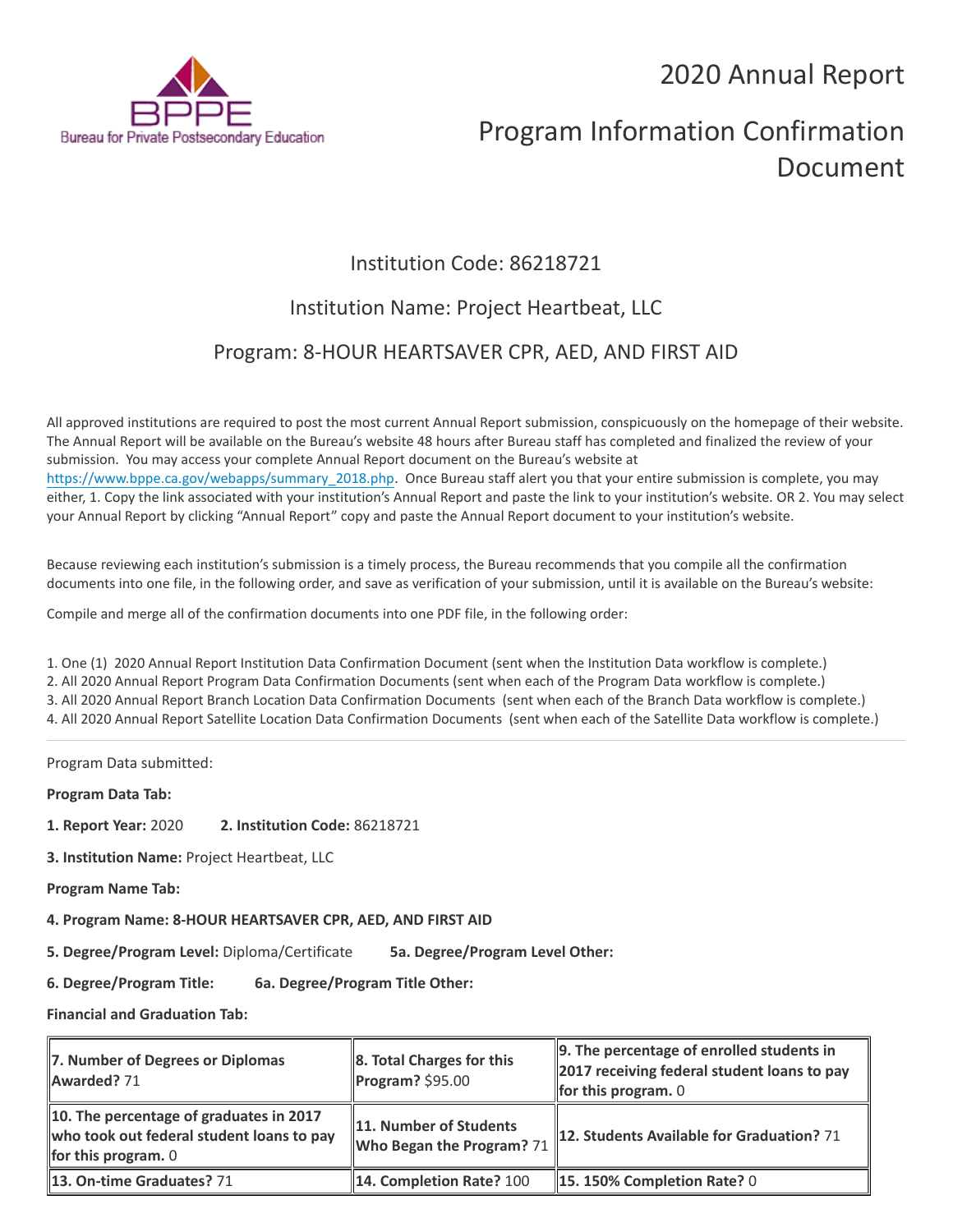#### **16. Is the above data taken from the Integrated Postsecondary Education Data System (IPEDS) of the United States Department of Education?** No

#### **Placement Data Tab:**

CEC § 94929.5 requires institutions to report placement data for every program that is designed or advertised to lead to a particular career, or advertised or promoted with any claim regarding job placement.

| 17. Graduates Available for<br><b>Employment? 71</b>                                                                                                                 | 18 Graduates Employed in the<br>Field? 71 | 19. Placement<br>Rate? 100 |  |  |  |
|----------------------------------------------------------------------------------------------------------------------------------------------------------------------|-------------------------------------------|----------------------------|--|--|--|
| 20. Graduates Employed in the field                                                                                                                                  |                                           |                            |  |  |  |
| 20b. At least 30 hours per week? 71<br>$20a$ . 20 to 29 hours per week? 0                                                                                            |                                           |                            |  |  |  |
| 21. Indicate the number of graduates employed                                                                                                                        |                                           |                            |  |  |  |
| 21a. In a single position in the field of study: $71$<br>21b. Concurrent aggregated positions in the field of<br>study: 0                                            |                                           |                            |  |  |  |
| 21c. Freelance/self-employed: 0<br>21d. By the institution or an employer owned by the institution, or<br>an employer who shares ownership with the institution: $0$ |                                           |                            |  |  |  |

#### **Exam Passage Rate Tab:**

5 CCR §74112(j) requires the institution to collect the exam passage data directly from its graduates if the exam passage data is not available from the licensing agency.

**22. Does this educational program lead to an occupation that requires State licensing?** No

#### **22a. Do graduates have the option or requirement for more than one type of State licensing exam?**

 **Option/Requirement #1: Option/Requirement #2: Option/Requirement #3: Option/Requirement #4:**

**Exam Passage Rate - Year 1 Tab:**

**23. Name of the State licensing entity that licenses the field:** No

**24. Name of Exam?**

| 25. Number of Graduates Taking | 26. Number Who Passed the | 27. Number Who Failed the | $\ $ 28. Passage |
|--------------------------------|---------------------------|---------------------------|------------------|
| <b>State Exam?</b>             | <b>State Exam?</b>        | <b>State Exam?</b>        | Rate?            |

**29. Is This Data from the State Licensing Agency that Administered the Exam? 29a. Name of Agency:**

**30. If the response to #29 is "No", provide a description of the process used for Attempting to Contact Students.**

**Exam Passage Rate - Year 2 Tab:**

**31. Name of the State licensing entity that licenses the field:**

**32. Name of Exam?**

| 33. Number of Graduates Taking | 34. Number Who Passed the | <b>35. Number Who Failed the</b> | $\parallel$ 36. Passage |
|--------------------------------|---------------------------|----------------------------------|-------------------------|
| <b>State Exam?</b>             | <b>State Exam?</b>        | <b>State Exam?</b>               | $\parallel$ Rate?       |

**37. Is This Data from the State Licensing Agency that Administered the Exam? 37a. Name of Agency:**

**38. If the response to #37 is "No", provide a description of the process used for Attempting to Contact Students.** 

**Salary Data Tab:**